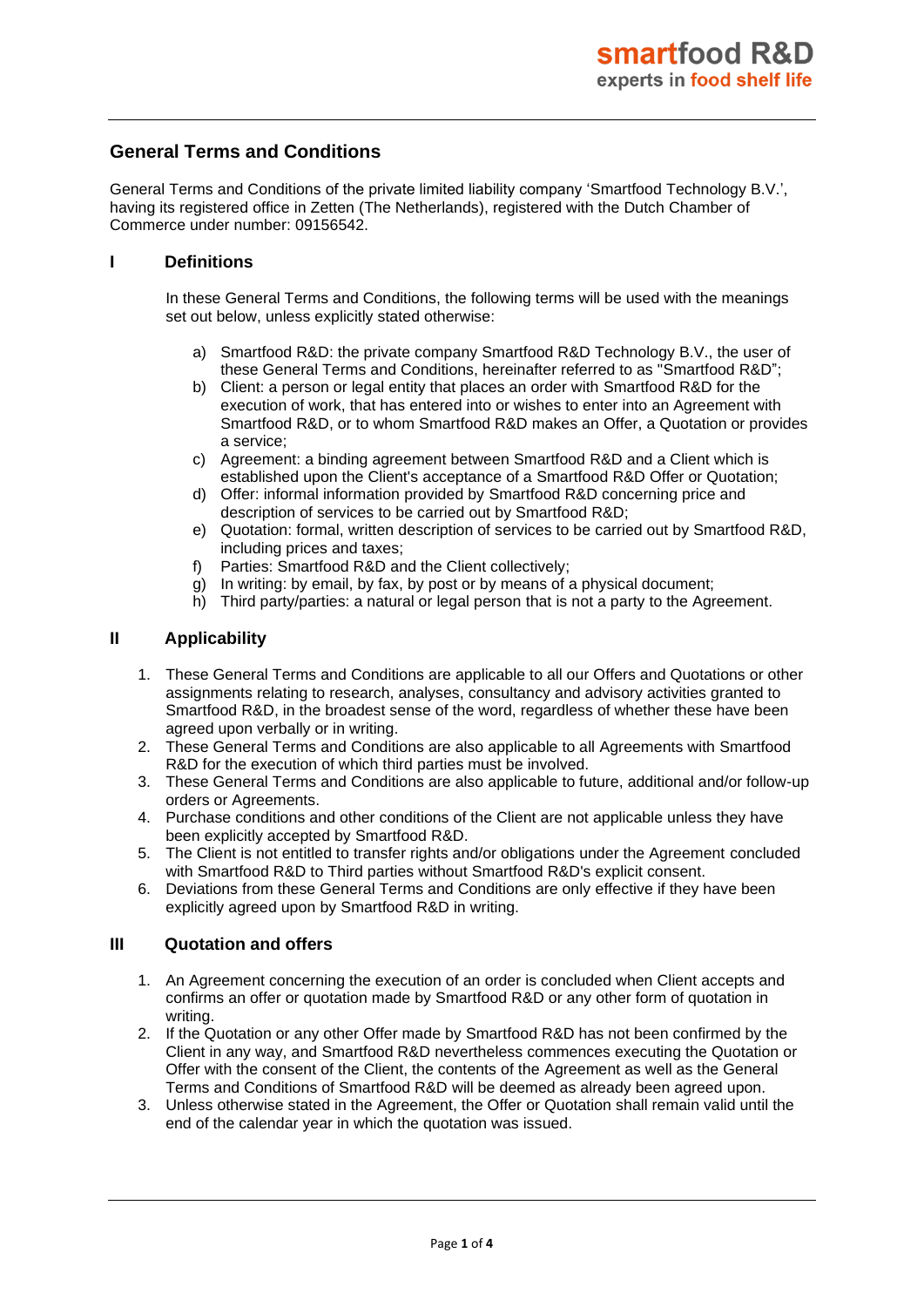# **IV Execution of the Agreement**

- 1. The Client is obliged to cooperate fully with the execution of the Agreement and to provide Smartfood R&D with all items and information reasonably required for the execution of activities and to do so in a proper manner, taking into account all government standards and regulations, possibly supplemented by our own regulations.
- 2. Smartfood R&D shall carry out the activities of the Agreement with the utmost care and according to the methods applicable at Smartfood R&D. Smartfood R&D does not, however, guarantee any specific result.
- 3. If and insofar as a proper execution of the Agreement so requires, Smartfood R&D is entitled to have the agreed upon activities, in whole or in part, carried out by a Third party.
- 4. Deadlines or any time schedule set by Smartfood R&D are always indicative.

## **V Prices and payment**

- 1. All prices issued are exclusive of turnover tax and any other levies, duties or charges owed in connection with the execution of the Agreement.
- 2. The agreed price or, in the absence of any explicitly agreed price, the price Smartfood R&D charges in similar cases, will be applicable.
- 3. Invoicing of hours and shelf-life studies will take place every two weeks by the end of even weeks in the calendar year.
- 4. Shelf-life studies are invoiced by the end of the week in which activities for a shelf-life study have been started.
- 5. Smartfood R&D retains the right to pass on any price increases resulting from increases in government levies after an offer has been made or an Agreement has been concluded.
- 6. Invoices must be paid by the Client within 4 weeks of the invoice date, without any set-off or discount, even if Client is in bankruptcy.
- 7. If the term of payment is exceeded, the Client is obliged to pay an interest of 1% per month, calculated from the invoice date.
- 8. The Client shall owe extrajudicial collection costs if and when Smartfood R&D enlist the assistance of a third party for collection. These costs amount to a minimum of 15% of the amount owed by the client at the time the claim was passed on for collection.
- 9. If the Client goes bankrupt, is granted a provisional suspension of payments or assigns an estate, all of the existing debts of the Client at that time shall become immediately due and payable. If this occurs, Smartfood R&D shall be entitled to suspend its obligations.
- 10. Smartfood R&D shall at all times be entitled to demand payment in advance or deposit for what is or probably will be due to Smartfood R&D in relation to the Agreement. If the Client proves to Smartfood R&D's satisfaction that he/she is sufficiently creditworthy, Smartfood R&D may grant a postponement of advance payment or security already requested. As long as a required advance payment or deposit has not been made by the Client, Smartfood R&D shall be entitled to suspend its obligations.

# **VI Premature termination**

1. Premature termination shall only have effect for the future: if this occurs, the Client shall remain obliged to pay Smartfood R&D compensation for activities already carried out as well as to compensate damage, if and insofar as this is at the expense and risk of the Client or caused by factors attributable to the Client.

# **VII Liability**

1. Smartfood R&D shall never be liable for any damage, indirect damage, consequential damage, damage due to loss of profit, loss due to delay, damage due to the exceeding of deadlines, damage due to loss of goods made available, damage which is the full or part result of the Client's failure to comply with any obligation under the Agreement or these General Terms and Conditions, damage due to advice or information we provide or any other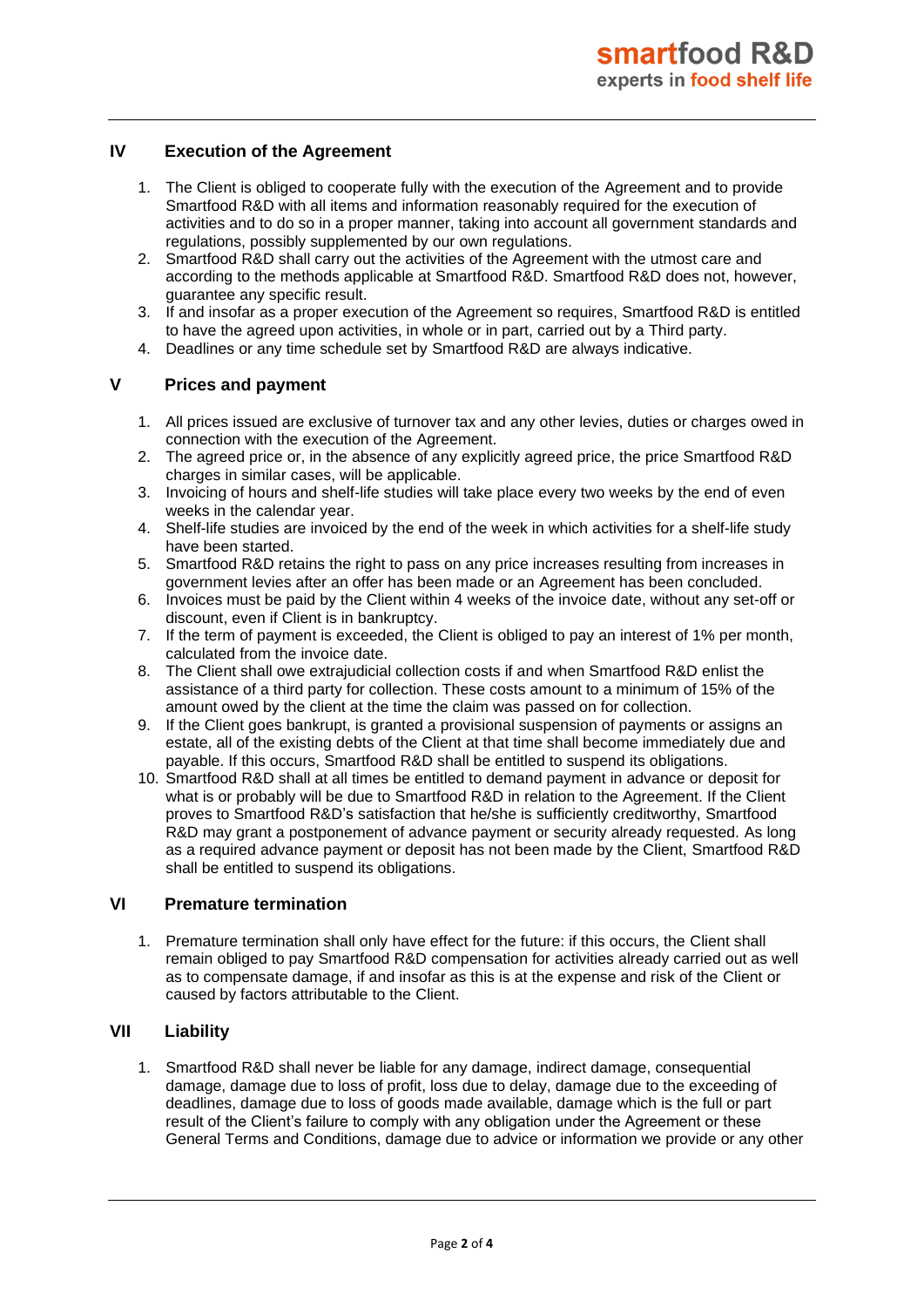direct or indirect damage, with the exception of cases provided for in the company liability insurance we have taken out.

- 2. Smartfood R&D can only be held liable for any damage if this damage can be demonstrated as being the result of Smartfood R&D R&D's gross negligence. If Smartfood R&D is held liable for damages, the maximum amount of compensation is €1,250.00 (one thousand-two hundred and fifty euros), irrespective of the amount of the Agreement.
- 3. Instead of paying compensations, Smartfood R&D shall at all times be entitled to remove the relevant consequences of our failure within a reasonable period of time.
- 4. The Client indemnifies Smartfood R&D against any claims from Third parties arising from the execution of the Agreement or from the use of research results produced by Smartfood R&D.

### **VIII Force majeure**

- 1. Smartfood R&D shall not be liable if and insofar as Smartfood R&D is unable to fulfil an Agreement due to temporary or permanent force majeure. Force majeure includes: nonperformance of suppliers or other Third Parties, power failures and the breakdown of equipment used by Smartfood R&D to execute the Agreement, strikes within Smartfood R&D R&D's company, illness or disability within Smartfood R&D's company, circumstances caused by a pandemic or epidemic or a national or international crisis of some other nature.
- 2. If a situation of temporary or permanent force majeure arises as a result of which Smartfood R&D is unable to meet its obligations towards the Client, then those obligations will be suspended for as long as Smartfood R&D is unable to meet its obligations.

### **IX Confidentiality**

- 1. Smartfood R&D is committed to confidentiality with respect to the results of the work executed by Smartfood R&D as well as to confidentiality with respect to all information made available to Smartfood R&D by the Client, unless Smartfood R&D is obligated or required to do otherwise by legal regulations.
- 2. The Client is obliged to confidentiality with respect to all that comes to its attention about Smartfood R&D and its working methods in connection with the execution of an Agreement.

# **X Intellectual property**

- 1. Only after the Client has paid the agreed invoice amount will the Client automatically acquire usage rights for all data and results provided by Smartfood R&D to the Client in the form of research results, reports, recipes and other documents.
- 2. Any knowledge of Smartfood R&D, including data, research methods, information about the design or set-up of research and other knowledge of Smartfood R&D, shall at all times remain Smartfood R&D's intellectual property.
- 3. In the event of transfer of intellectual or other property rights, licensed or otherwise, Smartfood R&D will at all times remain the sole party entitled to ownership or intellectual rights, unless explicitly agreed otherwise in writing.
- 4. Smartfood R&D retains the copyright, in the broadest sense of the word, of that which Smartfood R&D delivers to the Client under an Agreement. The Client is only entitled to use, for the benefit of its own company, that which Smartfood R&D performs or supplies for the Client under the Agreement.
- 5. Insofar as the execution of the assignment generates patentable matter or inventions, Smartfood R&D reserves the right to apply for a patent in Smartfood R&D's name and at Smartfood R&D's expense. In such cases, Smartfood R&D and the Client shall mutually inform each other that patentable matter has been found and a patent application will be filed, as well as the content of the patent application.
- 6. If Smartfood R&D avails of its right to apply for a patent, the patent applicant shall be deemed not to have granted the Client a licence on the basis of which the applicant has granted the client rights of use in any form whatsoever.